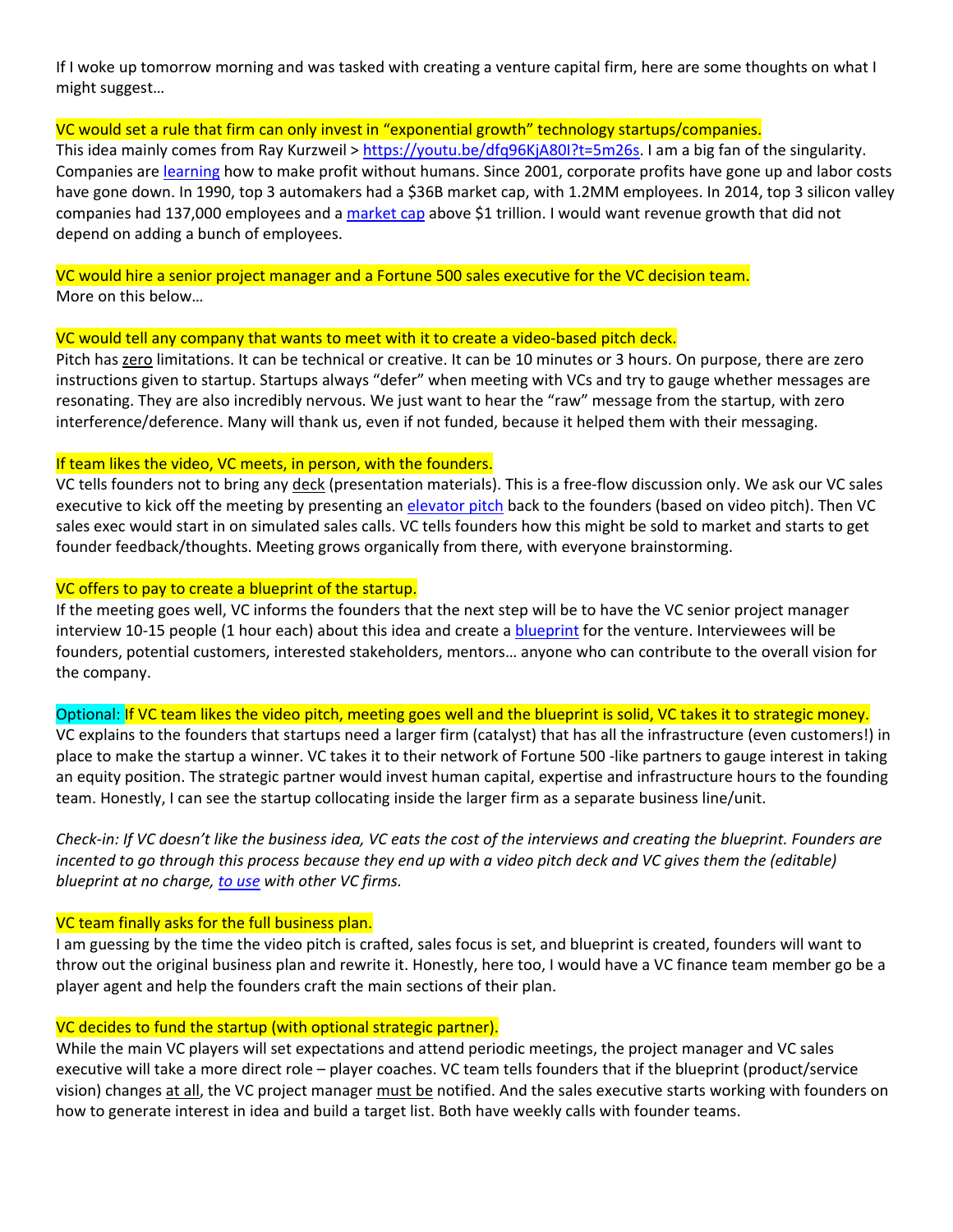#### VC creates a business network around each startup.

VC hosts calls and quarterly meetings for founders to talk to founders. These are YPO-like small groups designed for founders to open up about issues. I also like the idea of having a group of VC paid mentors and retired executives (like Pat) who have periodic calls with the founders.

# VC goal is to exit and let the strategic partner buy VC out at some point.

VC is the bank and has expertise on selecting/growing/connecting a start‐up. VC has necessary expertise the founders almost never have – project management and sales expertise. VC/founders grow the company and offer buyout to partner. No go? VC shops for a new strategic partner. Partner may decide to take it all the way to IPO or to internalize it instead. VC agrees, depending on the multiplier offered. VC always has final word and greater equity than strategic partner.

## Notes:

Employees = incremental growth = lower multiplier. I would want to fund "write once, read many" businesses where a digital asset can be sold once or one million times with very little impact on G&A costs.

I am not a big fan of strategic money. I would rather see strategic infrastructure. VCs fund the startup. Large company helps take the startup to market.

Founders are going to be too deferential. They have a left-brain, task-oriented idea, but are suddenly put in charge of navigating an entire ship (right brain). Initially, I would not want to "taint" their presentation, letting them craft the best possible message with zero outside influence. I want to hear mostly right brain messages in video pitch.

I think many great ideas are turned down by VCs because the presentation and responses to questions were horrible. If the pitch deck is great, the blueprint is great, but the management team is weak, I see the VC adding their own entrepreneur to original team – take it or leave it.

As you can see, I really like the idea of a VC "propping up" the original pitch to make sure VC is not missing a huge opportunity. Messenger may not be great, but idea is solid gold. There are workarounds for that.

## Example exponential startups:

Go to Breckenridge, CO townhall and offer an alternative to VRBO and Airbnb. Town creates a blockchain for "permitted" owners to list their rentals. Tax records validate ownership. Entrepreneur takes a small annual fee from owners to list their rental and manage the website/reviews/etc. Breck benefits by tighter controls on rentals plus they get accurate tax revenue in real‐time. Entrepreneur takes Breck success to Vail, Winter Park, etc. and expands the blockchain. Exit is state or large industry‐adjacent company buys you out.

Go to independent auto parts dealers (junk yards, etc.) and offer them a blockchain to sell their parts nationwide. Entrepreneur takes a very small piece of each transaction. Parts dealers start to specialize and do more mail order business than walk‐in business. Autozone+ gets interested because there is a large audience for auto parts. Each Autozone can make money by sending parts all over states. Exit is Autozone or similar company buys you out.

Entrepreneur creates a peer‐to‐peer, Napster‐like social network. Teams with Cisco to build black boxes that sit next to routers in each home. Users pay a very small fee to use blockchain social network. There are zero ads, zero data collection. Each user 100% in control and can even turn off network before going to bed each night. Exit is Cisco or some other hardware company.

Using facial recognition and drones, founders create a way to take thousands of pictures of critical company infrastructure and compare historical photos to present to see if there are any changes. If A.I. sees material change in water pump, maintenance team is dispatched. Utilities use drones and A.I. to detect problems before fires start. Exit is a large utility or state government.